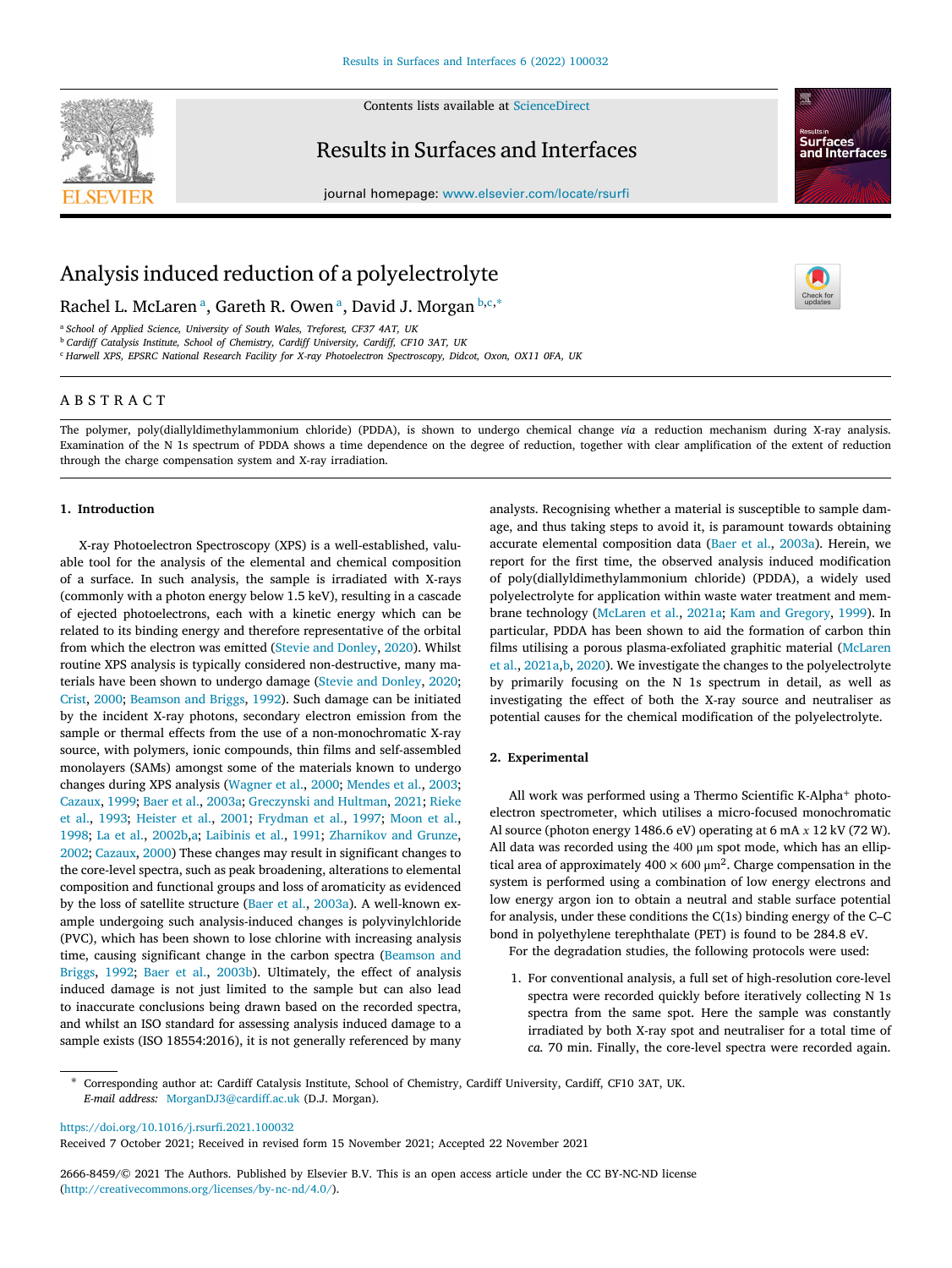

<span id="page-1-0"></span>**Fig. 1.** Monomeric components of PDDA consisting of the *cis* and *trans* isomers and an unsaturated impurity.

The total acquisition time for the core-level and survey spectra was *<*5 min.

- 2. To investigate the effect of the X-rays, the high-resolution spectra were acquired as in (1). The neutraliser was subsequently turned off and the same spot irradiated for the same time as (1). The final core-level spectra were recorded by moving from the sample, restarting the neutraliser, and returning under computer control, to the same analysis position for acquisition.
- 3. To study the effect of the neutraliser, the same protocol as in (2) was used, except the X-ray source was turned off following acquisition of the initial set of core-level spectra.

PDDA 20 wt% in water  $(M_W 200,000-350,000)$  was purchased from Sigma-Aldrich. Samples were prepared by drop casting on to a Si wafer which has been cleaned ultrasonically in iso-propyl alcohol. The PDDA was allowed to dry at 50 °C on a hot plate. Samples were also prepared by drop casting and drying under vacuum and leaving exposed to the lab atmosphere overnight, no difference was found between these film compositions in the XPS study.

Data was analysed using CasaXPS v2.3.24 [\(Fairley et al.](#page-4-22), [2021\)](#page-4-22) using Scofield sensitivity factors [\(Scofield](#page-4-23), [1976](#page-4-23)) and a TPP-2M electron correction [\(Tanuma et al.,](#page-4-24) [1994\)](#page-4-24) after subtraction of a Shirley type background. All peak fits are made using the Lorentzian Asymmetric (LA) lineshape in CasaXPS, which is a numerical convolution of a Lorentzian with a Gaussian to produce a lineshape based on a Voigt function. Here, LA(1.3, 243) was derived from the first N 1s spectrum recorded and found to be adequately define N 1s and C 1s species. All XPS data is presented with the lowest C 1s peak taken to be 285.0 eV and binding energies are presented with an uncertainty of  $\pm 0.2$  eV.

The <sup>13</sup>C NMR spectroscopy was performed on a Bruker Ascend 400 (400 MHz), which operated at 100.61 MHz for <sup>13</sup>C nuclei. Chemical shifts are reported in parts per million (ppm).

#### **3. Results and discussion**

The structure of PDDA is shown in [Fig.](#page-1-0) [1](#page-1-0). The synthesis process involves a cyclopolymerisation process and several configurations of the resulting polymer are likely to form ([Hahn and Jaeger,](#page-4-25) [1992](#page-4-25)). Previous work has shown that the polyelectrolyte consists of three isomeric forms made up of *cis* and *trans* isomers of pyrrolidinium rings, in addition to an unsaturated species containing a pendant double bond ([Fig.](#page-1-0) [1\)](#page-1-0) [\(Dautzenberg et al.](#page-4-26), [1998](#page-4-26)). The only known study of PDDA as distinct reagent previously reported that these three forms do not display resolvable differences in their N 1s binding energies due to the very similar quaternary ammonium chemical environments in each case [\(Yang et al.,](#page-4-27) [2005](#page-4-27)). Therefore any potential change in speciation of the PDDA polymer can readily be followed using changes in the N 1s peak position.

[Table](#page-1-1) [1](#page-1-1) shows the elemental composition (at%) of the PDDA film, acquired as protocol (1) in the experimental section, where  $T_0$  equates to the initial spectra acquired in under 5 min and  $T_{70}$  refers to the final spectra acquired after 70 min of acquisition time. The survey spectra associated with these intervals are provided in Figure S1. The results for  $T_0$  show that the films were predominantly comprised of carbon,

**Table 1**

<span id="page-1-1"></span>Quantitative elemental data for PDDA acquired at 0 min  $(T_0)$  and 70 min  $(T_{70})$ intervals.

| Element and orbital | Relative atomic concentration (%) |          |  |  |
|---------------------|-----------------------------------|----------|--|--|
|                     | $T_0$                             | $T_{70}$ |  |  |
| C <sub>1s</sub>     | 70.5                              | 71.0     |  |  |
| N <sub>1s</sub>     | 6.6                               | 7.5      |  |  |
| O <sub>1s</sub>     | 10.0                              | 9.0      |  |  |
| Cl 2p               | 7.7                               | 6.6      |  |  |
| Na 1s               | 3.1                               | 3.8      |  |  |
| S <sub>2p</sub>     | 2.1                               | 2.1      |  |  |

nitrogen and chlorine as expected, whilst oxygen, sodium and sulfur were also found.

Fitting of the C 1s spectrum reveals two peaks at 285.0 and 286.1 eV, corresponding to the sp<sup>3</sup> carbons  $\beta$  to the quaternary ammonium group, and the carbons directly bound to the ammonium group within the polyelectrolyte, respectively (Figure S2) ([Yang et al.,](#page-4-27) [2005\)](#page-4-27). In contrast to the previously reported analysis by Sacher and co-workers, a shake-up peak (*ca.* 291 eV) was not observed within the C 1s spectrum of PDDA [\(Yang et al.,](#page-4-27) [2005](#page-4-27)). Such shake-up structure is associated with  $\pi \rightarrow \pi^*$  transitions resulting from the unsaturated species shown in [Fig.](#page-1-0) [1.](#page-1-0) Whilst this species has been detected in our PDDA through  $^{13}C$ {<sup>1</sup>H} NMR experiments as two minor signals at 128.6 and 123.9 ppm, corresponding to the  $sp<sup>2</sup>$  carbon environments (see Figure S9), its absence in our films, regardless of preparation method, is attributed to the low concentration of this species within the threecomponent PDDA source coupled with the preferential accumulation of *cis* and *trans* isomers within the information depth of the XPS analysis (*ca.* 10 nm for C 1s).

In respect of the other elements, chlorine is observed in two states (Figure S3). The Cl 2 $p_{3/2}$  signal at 196.9 eV is attributed to the chloride (Cl−) counter ion associated with the quaternary ammonium centre of PDDA ([Beamson and Briggs,](#page-4-2) [1992](#page-4-2)). The second species, at 198.8 eV, is attributed to NaCl, from the PDDA source [\(Moeez et al.,](#page-4-28) [2019\)](#page-4-28). The oxygen (Figure S4), is unexpected given the structure of PDDA and with the absence of Si 2p signal of the substrate, then a signal due to any native oxide film of the Si wafer support can be discounted. Therefore its origin is likely to correspond to the presence of <sup>−</sup>OH, which has undergone anion exchange in aqueous solution with the Cl<sup>−</sup> ([Yang](#page-4-27) [et al.,](#page-4-27) [2005\)](#page-4-27). Although not fitted, other than to remove the Na Auger component, there is some asymmetry to the O 1s signal, which we believe to be associated with the sulfur given the presence of sulfate and sulfite signals (Figure S5). The sodium is in too great a concentration to be associated wholly with the chlorine as discussed earlier, and therefore given the identical binding energy of Na 1s in NaCl,  $Na<sub>2</sub>SO<sub>3</sub>$ and  $Na<sub>2</sub>SO<sub>4</sub>$  we attribute the extra sodium (binding energy 1071.7 eV, Figure S6) to these sodium salts. The presence of Na and S are believed to come from stabilising agents in the PDDA source.

For the PDDA polymer, the expected C:N:Cl ratio is 8:1:1. Based on our data, the films give an approximate ratio of 10:1:1 ([Table](#page-1-1) [1\)](#page-1-1). This difference is attributed to small levels of surface contamination from the formation of the films or through some organic termination of the polymer chain.

[Table](#page-1-1) [1](#page-1-1) shows subtle differences in the  $T_0$  and  $T_{70}$  atomic concentrations. The values and spectra associated with oxygen, sodium and sulfur remain unchanged with little deviation from the respective at% of the various environments and their binding energy values.

However, significant changes were observed in the nitrogen and carbon environments. The initial XPS analysis  $(T_0)$  of the N 1s spectrum of PDDA reveals a single nitrogen environment (402.3 eV, [Fig.](#page-2-0) [2\(](#page-2-0)a)) which is attributed to the quaternary ammonium group and corresponds to 100% of the total nitrogen content. For the  $T_{70}$  analysis, the content of this species reduced to 70% and two, lower binding energy species at 400.2 and 399.1 eV are found, contributing to the remaining 30% ([Table](#page-2-1) [2](#page-2-1)). The lower energy species correspond to the reduction of the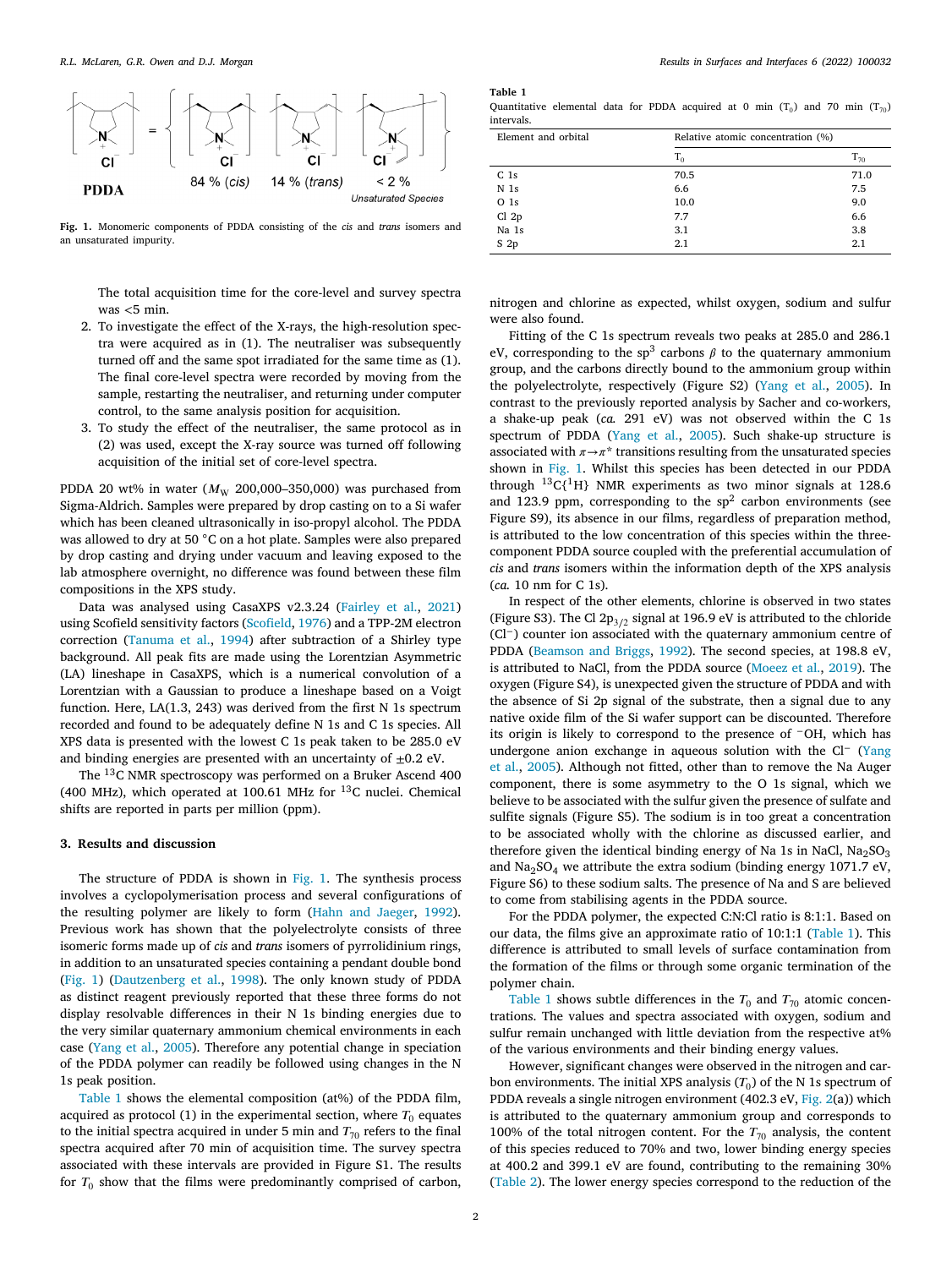

<span id="page-2-0"></span>**Fig. 2.** (a) High-resolution N 1s spectra of PDDA acquired at 0 min ( $T_0$ , bottom) and 70 min ( $T_{70}$ , top), (b) plot of the relative at% of the N 1s peaks corresponding to the quaternary ammonium species (402.3 eV) and the reduced species (400.2 and 399.1 eV) over the 70-min time period.



**Scheme 1.** Proposed mechanism for the formation of the reduced species of PDDA from the quaternary ammonium nitrogen.

#### <span id="page-2-2"></span>**Table 2**

<span id="page-2-1"></span>Quantitative elemental data for N 1s environments of PDDA acquired at 0 min (T $_0$ ) and 70 min (T $_{70}$ ).

| Time |             | Relative percentage $(\% )$ of the N 1s binding energies (eV) for specified analysis method |       |                  |       |       |                        |       |       |  |
|------|-------------|---------------------------------------------------------------------------------------------|-------|------------------|-------|-------|------------------------|-------|-------|--|
|      | X ravs only |                                                                                             |       | Neutraliser only |       |       | X-rays and neutraliser |       |       |  |
|      | 399.1       | 400.2                                                                                       | 402.3 | 399.1            | 400.2 | 402.3 | 399.1                  | 400.2 | 402.3 |  |
|      | 3.1         | 1.90                                                                                        | 95.0  | 0.0              | 1.20  | 98.9  | 0.0                    | 0.50  | 99.5  |  |
| 170  | 14.6        | 7.40                                                                                        | 78.0  | 14.0             | 5.50  | 80.3  | 22.5                   | 7.50  | 70.0  |  |

quaternary nitrogen and typically, N 1s values in the range *ca.* 399 and 400 eV, are attributable to amine-like functions and consistent with previous assignments of ''uncharged side products'' associated with the quaternary ammonium groups ([Yang et al.](#page-4-27), [2005;](#page-4-27) [Wang et al.,](#page-4-29) [2011](#page-4-29); [Marinoiu et al.,](#page-4-30) [2020](#page-4-30); [Dong et al.,](#page-4-31) [2016](#page-4-31)). Meanwhile, Marinoiu and coworkers suggest that the signal originates from PDDA partially loosing Cl<sup>−</sup> [\(Marinoiu et al.](#page-4-30), [2020\)](#page-4-30).

Our data suggests that the quaternary ammonium nitrogen undergoes reduction during the analysis itself, and to the best of our knowledge, no published report has presented a systematic, time-resolved study of the reduction for this polyelectrolyte.

To confirm this, we analysed the relative at% of N 1s peaks acquired across the 70-min period in more detail ([Fig.](#page-2-0) [2\(](#page-2-0)b)). It was found that the atomic composition of the lower binding energy species proportionately increased over this period, at the expense of the ammonium group. As evident by the respective gradients in the plot of relative concentrations in [Fig.](#page-2-0) [2](#page-2-0)(b), the rate of reduction is greater in the first 20 min, after which there is a gradual plateau, signifying some limit to the extent of reduction. Clearly, depending on the analysis time frame and the experimental acquisition protocol used (such as the default programmable flow chart used by the software for acquisition) could lead analysts to believe that PDDA consists of two environments.

The change in N 1s chemistry is mirrored by changes to the C 1s spectrum (Figure S2). Whilst the initial  $(T_0)$  analysis reveals carbon environments in a 1:1 ratio, at  $T_{70}$ , the concentration of the species at 285.0 eV increases, whist the peak related to the carbon associated with the quaternary nitrogen at 286.1 eV decreases. A small decrease in the Cl 2p species at 196.9 eV suggests a loss of Cl<sup>−</sup> associated with the quaternary ammonium nitrogen (Figure S3). A likely route for this reduction is shown in [Scheme](#page-2-2) [1](#page-2-2), whereby a methyl radical is eliminated from the species generating the tertiary amine.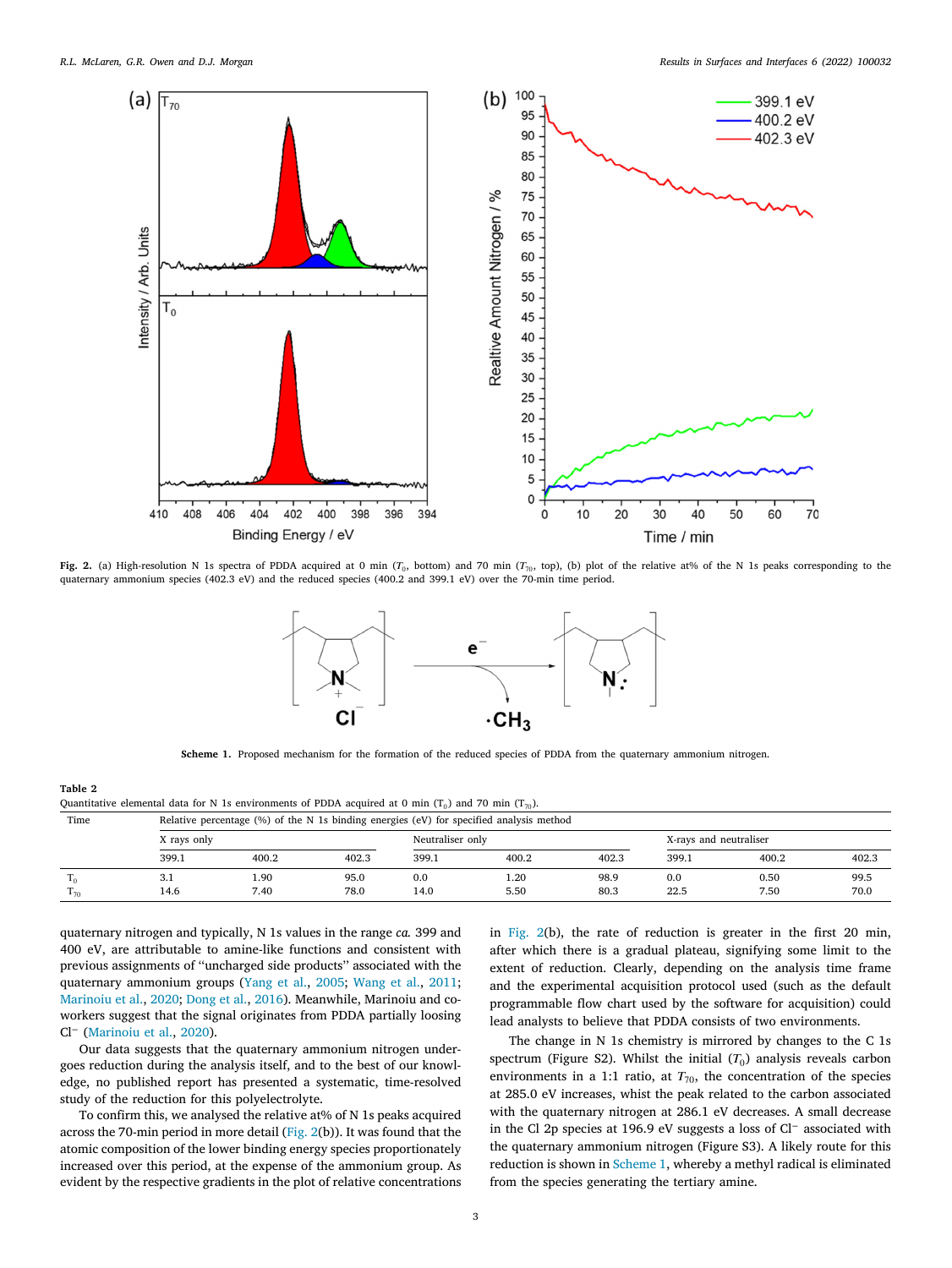

<span id="page-3-0"></span>**Fig. 3.** High-resolution N 1s spectra of PDDA., where(a) analysed before ( $T_0$ , bottom) and after ( $T_{70}$ , top) prolonged X-ray exposure) and (b) analysed before ( $T_0$ , bottom) and after  $(T_{70}$ , top) prolonged neutraliser exposure. The colours are the same for those in [Fig.](#page-2-0) [2.](#page-2-0) (For interpretation of the references to colour in this figure legend, the reader is referred to the web version of this article.)

Although the data shows the degree of reduction is related to the analysis time, the primary cause of the reduction process is not so evident. As shown by one of the present authors, degradation can occur due to X-ray irradiation itself (and damage by the subsequent secondary electron cascade) or the neutraliser ([Edwards et al.](#page-4-32), [2019](#page-4-32)). An understanding of which is the major cause of damage can therefore tailor analysis of such materials. To study this further, the iterative collection of the N 1s spectrum was acquired under two different conditions, as described in the experimental section.

For the area irradiated by the X-rays, only the  $T_{70}$  spectrum ([Fig.](#page-3-0) [3](#page-3-0)(a)) shows the increase of the tertiary amine signals, which account for approximately 22% of the total N 1s concentration. Repeating this analysis on a fresh area of the sample, with prolonged neutraliseronly irradiation, reveals the reduced species account for 19.5% of the total N 1s concentration. This value is not dissimilar to that of the Xray alone. Comparison of this data with that in [Fig.](#page-2-0) [2](#page-2-0), however, shows that both X-ray and neutraliser irradiation appear to have a somewhat additive effect on the extent of reduction.

Whilst no comparative study has been made herein, using an electron only neutraliser or the use of a broad-spot monochromatic X-ray source, it is evident from the information presented that care must be taken in analysing such polymeric materials using dual charge compensation. Given the increasing popularity of compact, easy to use XPS systems, such as the K-Alpha<sup>+</sup> system employed in this study, due-care must be given to the experimental planning, together with the analyst actively investigating any unexpected spectral features and refining their experimental protocol. [Scheme](#page-3-1) [2](#page-3-1) shows an example experimental flow chart which would be akin to the default from the Thermo Avantage control software ([Scheme](#page-3-1) [2\(](#page-3-1)a)), together with an example of a modified flow-chart [\(Scheme](#page-3-1) [2\(](#page-3-1)b)) to investigate the reduction in PDDA. The modified scheme assumes an initial survey



<span id="page-3-1"></span>**Scheme 2.** Example experimental flow charts for analysis of PDDA, where (a) is an example of the default, automatically created flow chart in the acquisition software and (b) is a modified flow chart to assess any analysis induced reduction of the N 1s and C 1s regions.